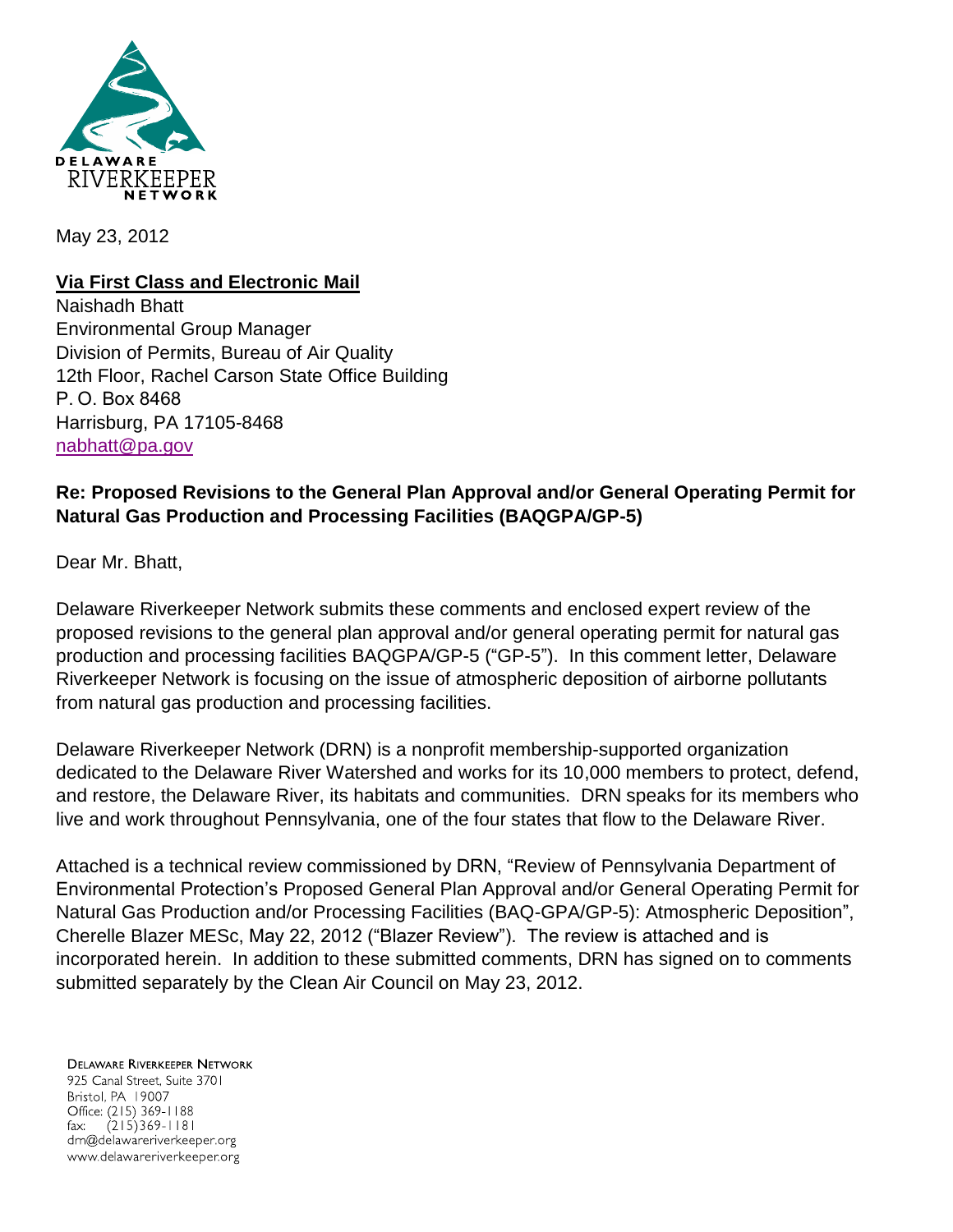The Blazer Review explains the potential impacts to water quality from natural gas production and processing facilities, points out the deficiencies in the proposed GP-5 in regard to atmospheric deposition and makes some suggestions to correct them. Based on this Review, Delaware Riverkeeper Network concludes that the proposed GP-5 is not effective for the protection of human health or the environment and seeks to have the Department correct the deficiencies in the proposed permit before proceeding towards adoption. The deposition of pollutants from natural gas production and facilities will lead to water quality degradation and provides a substantial pollution pathway that must be addressed in the proposed GP-5 permit.

Pennsylvania Department of Environmental Protection (PADEP) acknowledges that the release of pollutants into the air by natural gas operations can cause atmospheric pollution that requires regulation under state and federal laws. The United States Environmental Protection Agency (EPA) states, "Atmospheric deposition is now recognized in many areas as a significant cause of water quality problems, acidification of streams and lakes, and toxic contamination of fish and the birds and mammals that eat them".<sup>1</sup>

It is important to recognize that air emissions do not only remain airborne but also deposit on to land, vegetation, and water and that the water quality impacts of this occurrence must be addressed. It is also crucial to recognize that the movement of air flow can transport these pollutants to nearby ground and water bodies as well as those distant to the original source. While airborne, changes in the chemical and physical forms of the pollution can occur, adding harmful effects. Therefore, the footprint of air pollution is large and can be long-lived, complex, and difficult to control once the pollutant is released. This means that water resources far from gas operations can be adversely impacted and this can occur in unanticipated ways. The picture below illustrates the pathway of air pollution from various sources to water.

 $\overline{a}$ 

Page **2** of **11** <sup>1</sup> EPA's Office of Air and Radiation (OAR) and Office of Water (OW), Frequently Asked Questions about Atmospheric Deposition Handbook: A Handbook for Watershed Managers, EPA-453/R-01-009, September 2001.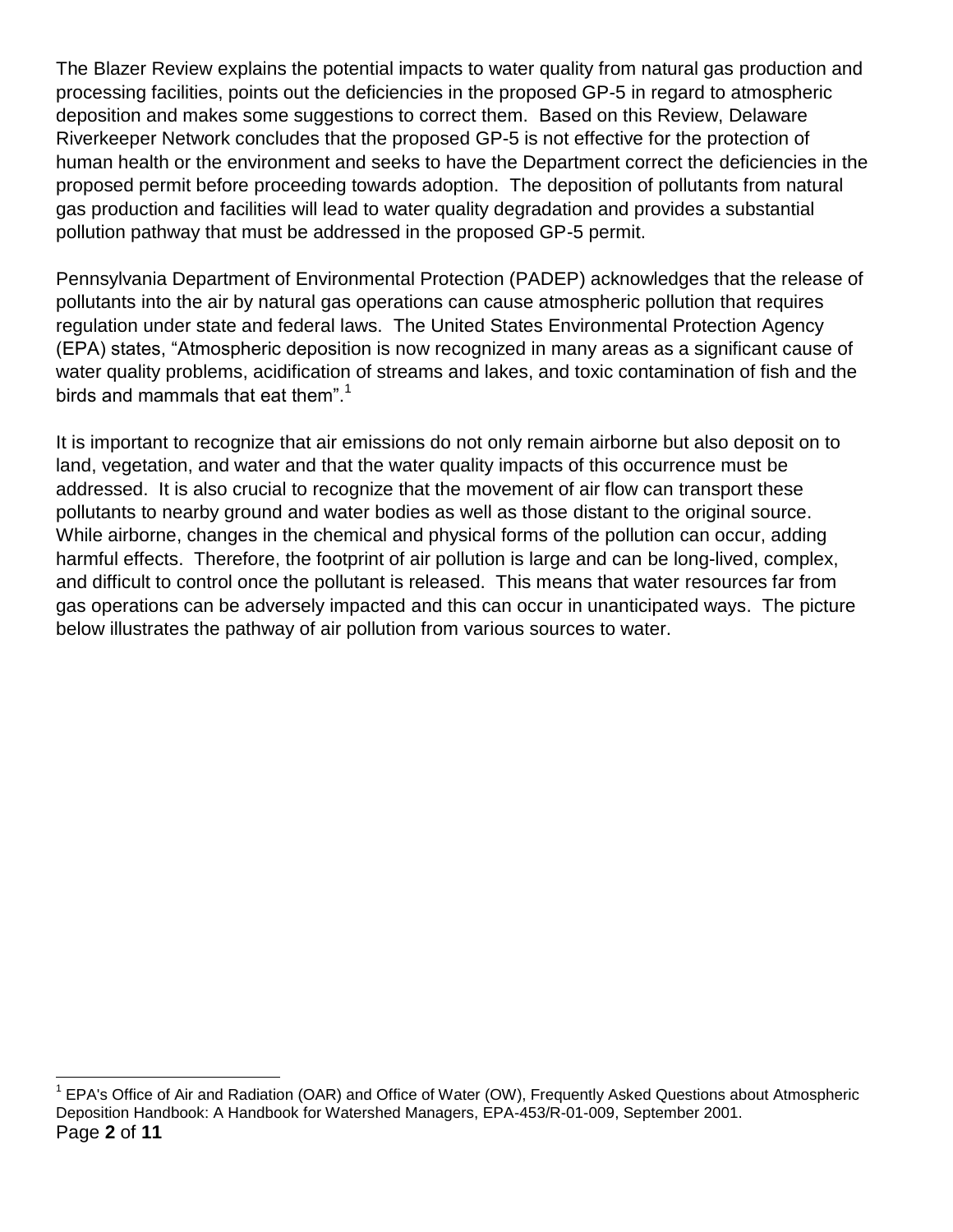

**Atmospheric Deposition Schematic, USEPA<sup>2</sup>**

The Blazer Review points out that the real and cumulative effects of gas operations across the nation are poorly controlled by current regulations and practices. Atmospheric Nitrogen deposition is increasing; Sulfur deposition in gas development areas in the United States is increasing, despite the reduction of this pollutant nationally. The Review documents that both Sulfate and Nitrate, for instance, have increased in the Sublette County, Wyoming area where major gas fields have been developed over the past decade and Sulfur and Nitrogen compounds have increased in the nearby Bridger Wilderness Boundary. These pollutants have direct negative impact on ecosystem functions.

PADEP seeks to curb emissions from natural gas development through the GP-5 through the employment by the industry of Best Available Control Technology (BACT). However, Wyoming also requires BACT yet Sublette County is a non-attainment area for Ozone and deposition of toxics on water there is still evident, despite these controls. The Blazer Review concludes that BACT is simply not enough to control the harmful effects of the deposition of these pollutants on surface water, people, wildlife vegetation and soil. The persistence of this pathway of pollution requires more than BACT.

Limiting activities that are the source of the pollution is necessary. Reduction of the density and the number of wells or processing facilities and the establishment of off-limits areas to provide airshed and watershed buffers where water supplies are located must be considered. Further, the banning of the flaring of methane gas and the elimination of internal combustion engines that emit

Page **3** of **11** <u>2</u><br>Libid.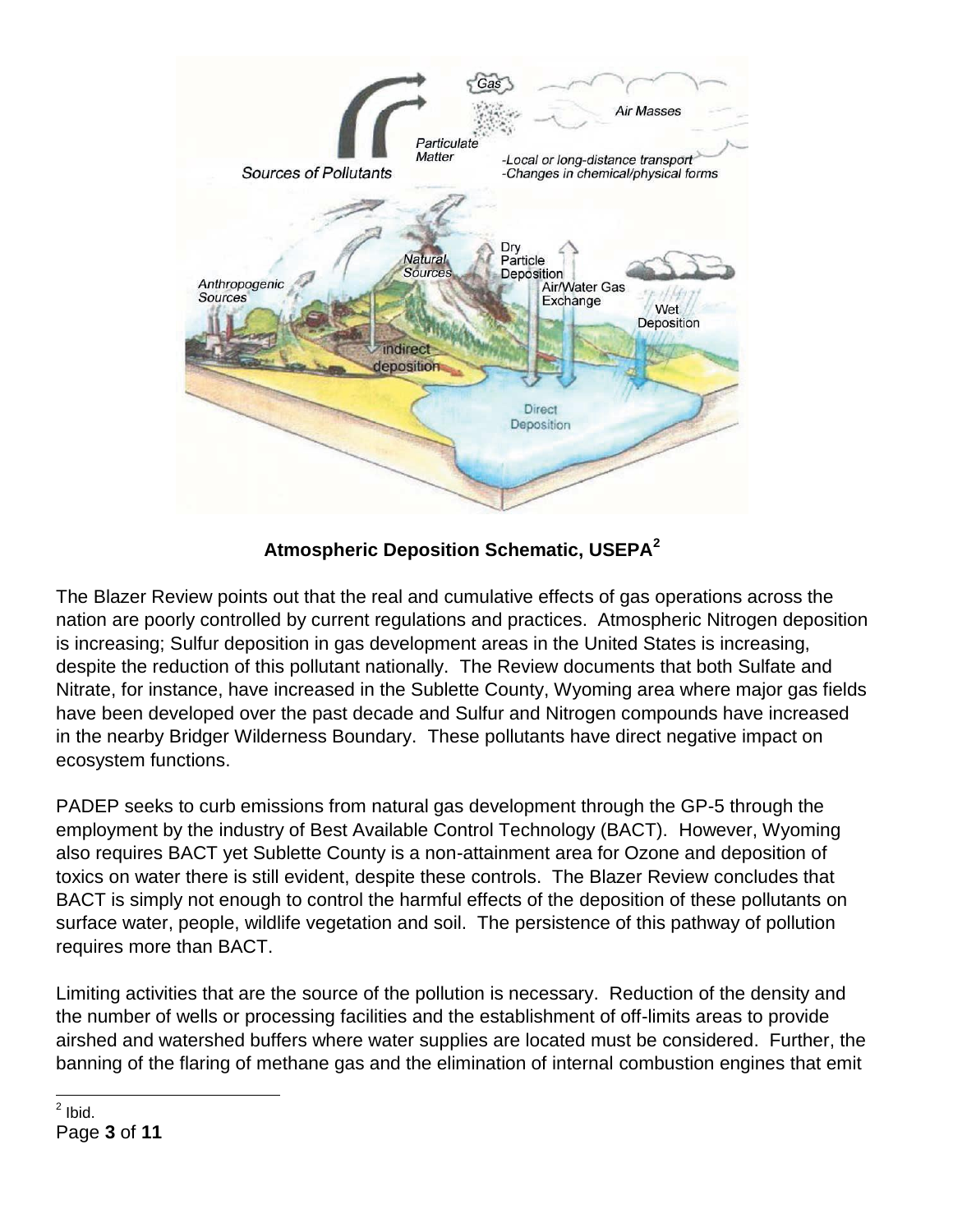Volatile Organic Compounds (VIOCs) and other hydrocarbon-based pollutants is an option that should be employed by PADEP. PADEP emphasizes "natural gas fired lean burn machinery" at Section B (2) (f) but this only attempts to reduce, not eliminate, the emissions from the large number of machines used at gas well sites<sup>3</sup>. Electric powered equipment is being used to reduce air emissions in other parts of the nation where there is intense gas development. Preventing the emission of pollution is the most effective means of addressing a pollution pathway, particularly the prevention of atmospheric deposition since the flow and fate of pollution is so difficult to address once the pollution is released and deposited.

It is also critically important to account for what happens to the pollutants that do escape. The deposition of pollutants on water results in water quality impacts that burden those who drink water from these water bodies and also affect the natural life in receiving waterways and ecosystems, such as forests. PADEP must consider how to clean up and treat the water polluted by the emissions and how to repair and restore health to the affected ecosystems and the life dependent on those habitats. The Blazer Review advises that EPA includes the option of using controls to clean up or treat resulting pollution from air emissions in the key options for reducing the effects of emissions and deposition. PADEP has not employed that option. This is particularly a problem in regards to atmospheric deposition of pollutants from natural gas activities that are intended to be addressed by the GP-5. The long reach of air pollution can impact literally millions of people and tens of thousands of miles of waterways. Pennsylvania's12,702,379 residents (2010 U.S. Census) are potentially affected. In addition, another 10 million people in other states beyond the 5.5 million Pennsylvanians that get their water from the Delaware River can be affected by air emissions from natural gas development in Pennsylvania and the Susquehanna River provides water to 6.2 million people, many of them living in New York or Maryland. This oversight needs to be corrected in the GP-5.

The Blazer Review points out that these pollutants bioaccumulate in the environment. Therefore, the cumulative effects of these emissions must be considered and addressed, particularly those that bioaccumulate and/or bind to sediments and vegetation that continue to slowly release to the environment and water bodies over time. Also, transformative properties of various chemicals that are released must be analyzed and addressed if the interaction results in further harmful impacts.

"Acid rain" is the penultimate example of the consequences of unaddressed atmospheric deposition that has long term cumulative impacts and is compounded by the reaction of water molecules to certain chemicals [\(carbon dioxide,](http://en.wikipedia.org/wiki/Carbon_dioxide) [sulfur dioxide](http://en.wikipedia.org/wiki/Sulfur_dioxide) and [nitrogen oxides\)](http://en.wikipedia.org/wiki/Nitrogen_oxide)<sup>4</sup>. Acid rain is documented to be harmful to ecosystems such as lakes and forests and to human health. $^5\,$  By not addressing the cumulative and interactive impacts of natural gas emissions is a version of acid rain being created that will accumulate to the deadly level that has destroyed the health of many of our lakes and forests? PADEP does not address cumulative and reactive impacts to water and ecosystems from atmospheric deposition, allowing for those impacts to escape any limits. This needs to be corrected in the GP-5.

 $\overline{a}$  $^3$  PROPOSED SUBSTANTIVE AMENDMENTS, GENERAL PLAN APPROVAL AND/OR GENERAL OPERATING PERMIT, BAQ-GPA/GP-5, page19.

<sup>4</sup> <http://www.epa.gov/acidrain/what/index.html>

<sup>5</sup> <http://www.epa.gov/acidrain/effects/index.html>

Page **4** of **11**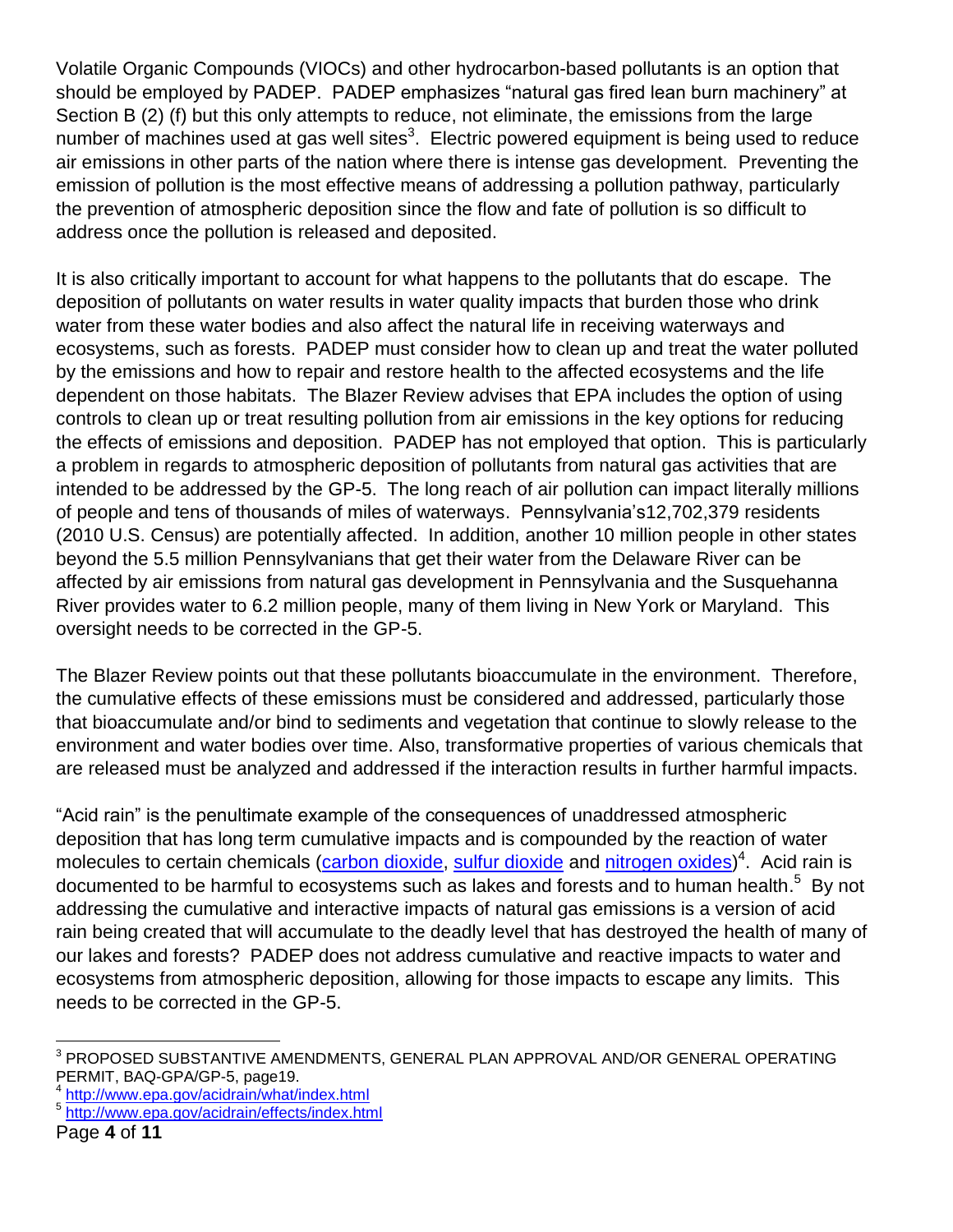PADEP does not require mandatory sampling by operators in order to assess the local and immediate, regional and long range, cumulative and interactive impacts of emissions from natural gas operations they seek to regulate by the GP-5. Only through mandatory air sampling, designed through effective planning, can there be an accurate accounting of the emitted pollutants. Without monitoring it cannot be known if Pennsylvania is complying with federal air standards, if controls are working, and the cumulative and interactive impacts cannot be discovered. This leaves Pennsylvania noncompliant with federal requirements that the state demonstrate the effectiveness of its planning and permitting of air emissions from natural gas activities and it allows harmful impacts to continue and to compound in ignorance. This must be remedied in the GP-5 by a requirement for a robust air sampling program that targets all areas where these gas operations are occurring and also covers all areas that are part of the airsheds and watersheds that are potentially impacted by these emissions.

Finally, DRN advocates for the prevention of the emission of all pollutants from natural gas activities; DRN has signed on to comments submitted by the Clean Air Council for this reason. In addition to the direct health and environmental benefit that will result, this will co-benefit the release of dangerous pollutants that are subject to atmospheric deposition.

For instance, the inclusion of greenhouse gases in the GP-5, specifically methane and carbon dioxide, will reduce toxic emissions such as mercury and VOCs that are released through gas well development. It will also help reduce the formation of toxic formaldehyde in the atmosphere, which is formed by the conversion of methane. Formaldehyde has been classified as a known human carcinogen (cancer-causing substance) by the International Agency for Research on Cancer and as a probable human carcinogen by the U.S. Environmental Protection Agency.<sup>6</sup> And it will help to reduce the greenhouse effects of methane on the atmosphere.

The uncontrolled release of methane through hydraulic fracturing of natural gas wells contributes a large volume of methane to the air. According to EPA, methane is, by weight, 21 times more powerful at warming the atmosphere than carbon dioxide.<sup>7</sup> EPA has concluded that humanrelated natural gas operations are the single largest source of methane to the atmosphere today.<sup>8</sup> And the U.S. release of greenhouse gases is increasing, not decreasing. $^9$  This damaging release is worsening the destructive progression of global climate change. The GP-5 should include methane as well as carbon dioxide from natural gas operations in order to stem this increase and to co-benefit the reduction of the atmospheric deposition of pollutants and water quality degradation from these activities.

A literature review in the Blazer review is offered to assist PADEP to fill the gaps in the GP-5 in regards to atmospheric deposition. DRN advocates that PADEP not move ahead with the GP-5 as proposed but that further analysis and scientific research be conducted to address atmospheric

9 <http://www.epa.gov/outreach/sources.html>

 $\overline{a}$ <sup>6</sup> <http://www.cancer.gov/cancertopics/factsheet/Risk/formaldehyde>

<sup>7</sup> <http://epa.gov/methane/scientific.html>

<sup>&</sup>lt;sup>8</sup> <http://www.epa.gov/outreach/sources.html> and<http://epa.gov/climatechange/emissions/usinventoryreport.html>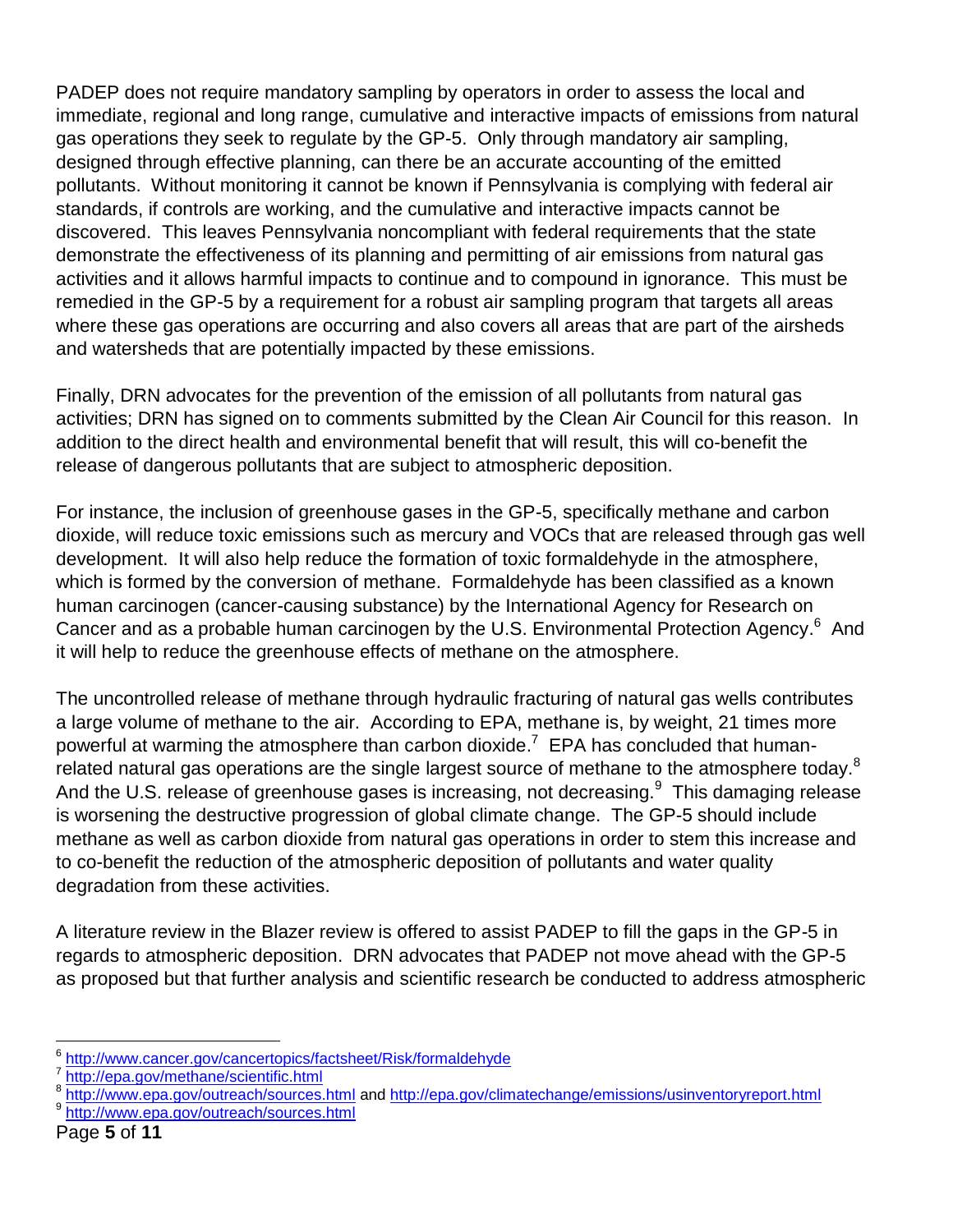deposition and the harmful impacts of natural gas emissions through the elimination of sources of pollution and a plan to address the cumulative and interactive impacts of natural gas operations.

Sincerely,

Mayo 16. vou Rom

Maya van Rossum **Tracy Carluccio** the Delaware Riverkeeper **Deputy Director** 

Trage Corricao

Attachment: "Review of Pennsylvania Department of Environmental Protection's Proposed General Plan Approval and/or General Operating Permit for Natural Gas Production and/or Processing Facilities (BAQ-GPA/GP-5): Atmospheric Deposition", Cherelle Blazer MESc, May 22, 2012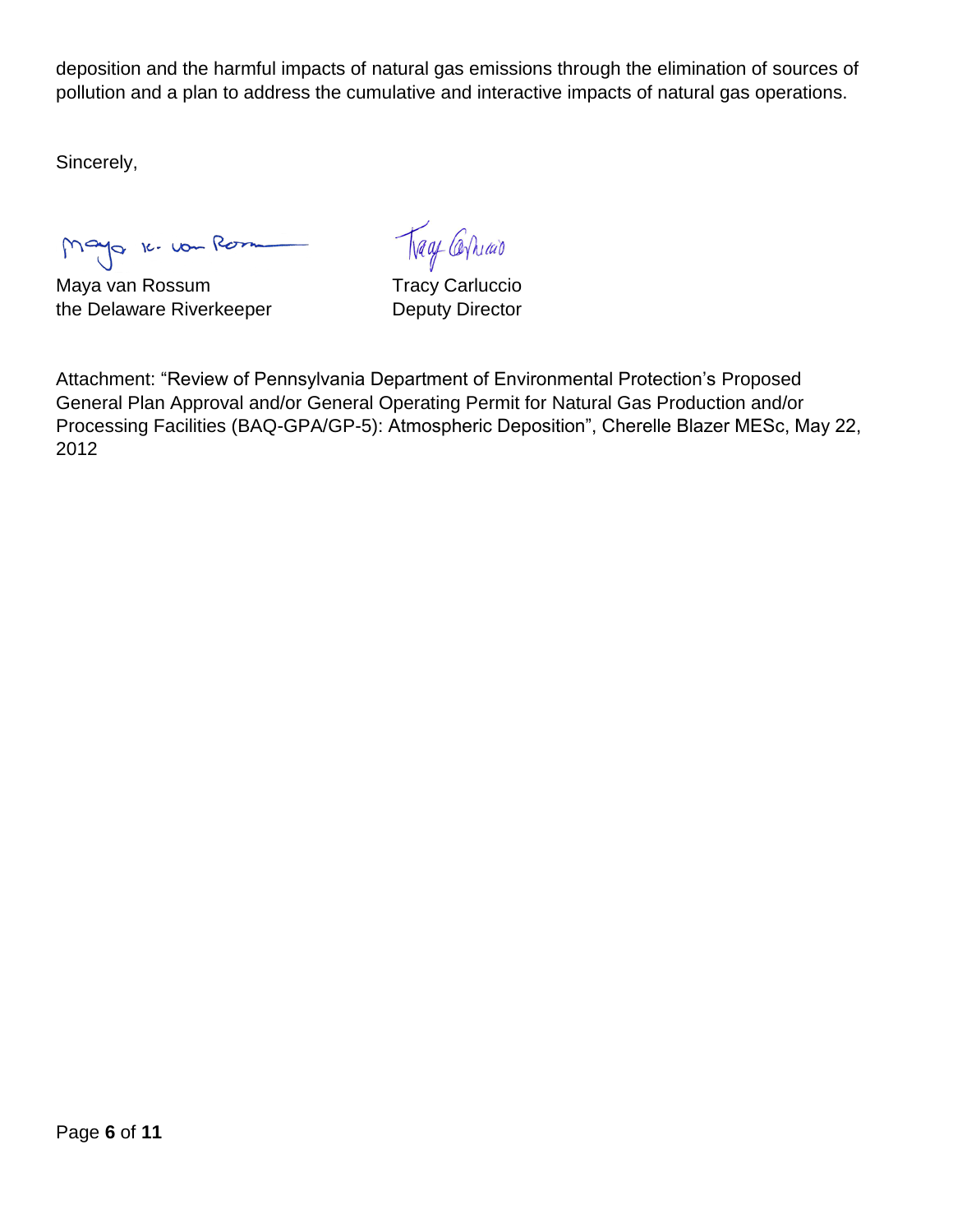Review of BAQ-GPA/GP-5: Atmospheric Deposition

Review of Pennsylvania Department of Environmental Protection's Proposed General Plan

Approval and/or General Operating Permit for Natural Gas Production and/or Processing Facilities

(BAQ-GPA/GP-5): Atmospheric Deposition

By: Cherelle Blazer MESc

Submitted to Delaware Riverkeeper Network

May 22, 2012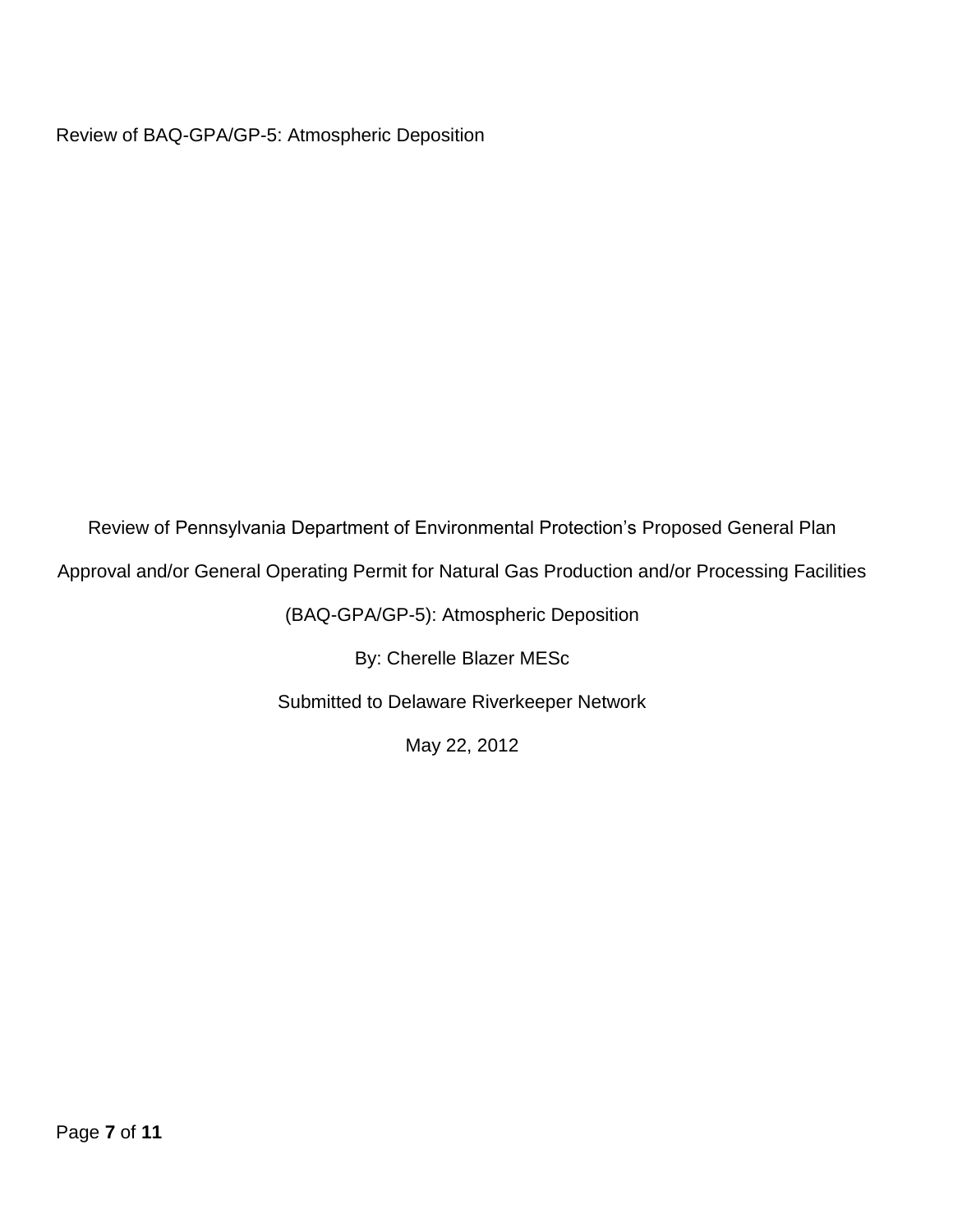The proposed permitting, BAQ-GPA/GP-5 is not effective for the protection of human health or the environment. Based on a review of the best available research on atmospheric deposition from natural gas emissions, coal bed methane, and similar industrial processes; the effects of pollutants such as nitrogen compounds, sulfur compounds, non methane VOCs, known and suspected carcinogens, and other hazardous air pollutants are not fully mitigated for in GP-5<sup>i</sup>. The potential for adverse water quality impacts from atmospheric deposition require further review of GP-5 and reductions in gas production related air pollution emissions.

According to the U.S.EPA airborne pollution can fall to the ground in precipitation, in dust, or due to gravity, this is atmospheric deposition<sup>ii</sup>. Water quality can be impacted by atmospheric deposition in two ways. Direct deposition is chemicals of concern depositing directly into surface water. Indirect deposition occurs with chemicals of concern deposit on soil and vegetation and then reaches surface waters by runoff. Once these pollutants are in the water, they can have adverse impacts on health and the environment, such as contaminated fish, harmful algal blooms, and unsafe drinking water.

Although this permit seeks to limit emissions of air toxics we need only look to areas of the country where drilling is happening on a large scale to see the real and cumulative effects of gas drilling on surrounding ecosystems and water bodies.

Page **8** of **11** Atmospheric nitrogen deposition is increasing across the western United States<sup>iii</sup>. Despite national decreasing trends in sulfur deposition, increases are still evident at the local scale where gas drilling is occurring. Increases in atmospheric nitrogen and sulfur deposition can negatively alter the way an ecosystem functions. A recent academic review found increasing deposition of Sulfur and Nitrogen compounds in Bridger Wilderness Boundary, part of the second largest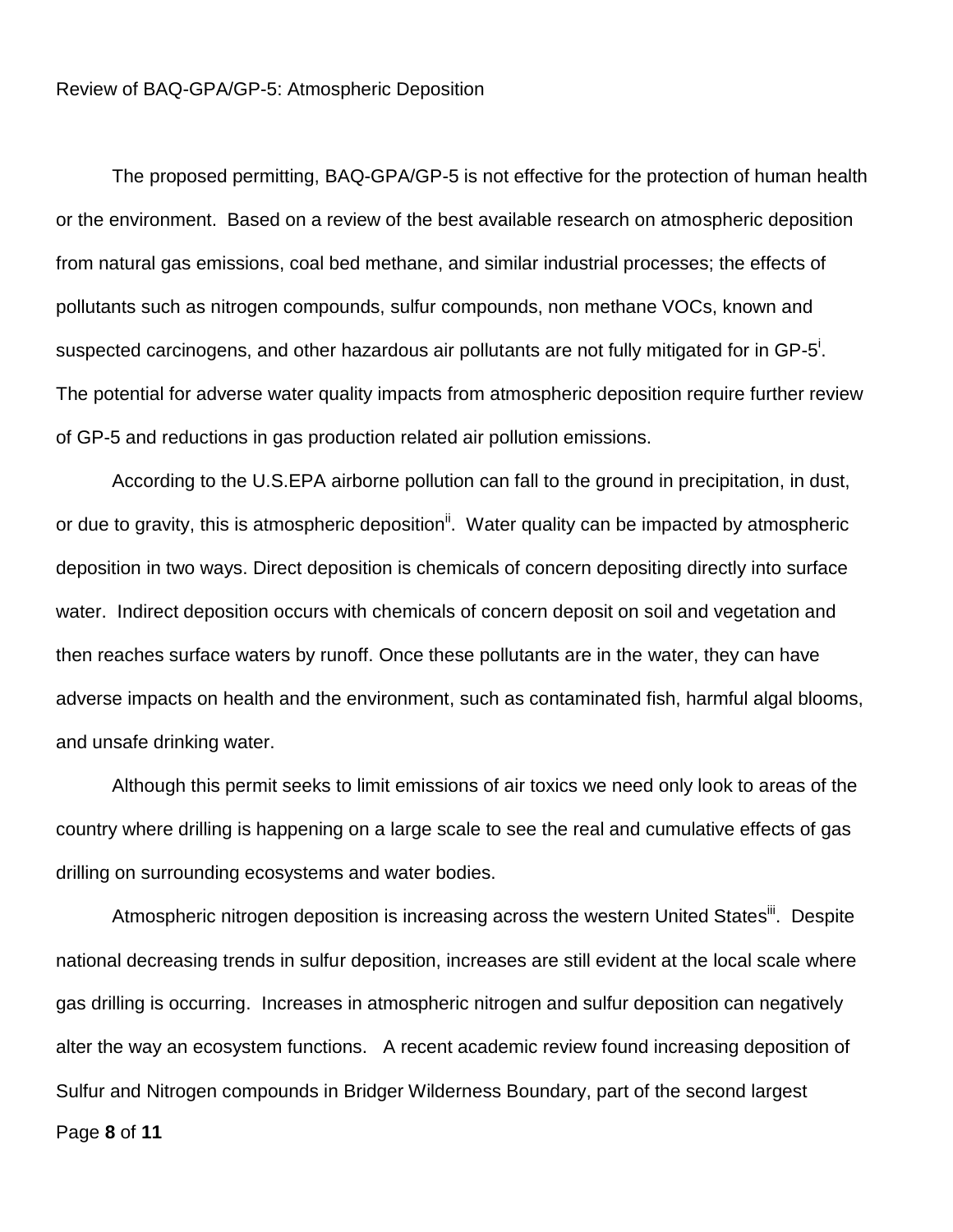National forest in the U.S. The Bridger area is 20 miles from two major gas fields in Sublette County that have both experienced a production boom during the last decade<sup> $v$ </sup>. Along with natural gas production, Nitrate (N0<sub>3</sub><sup>-</sup>) and sulfate (S0<sub>4</sub><sup>2-</sup>) emissions have also increased in Sublette County over the past decade<sup>v</sup>.

Like the Pennsylvania Department of Environmental Protection (DEP), the Wyoming Department of Environmental Quality (DEQ) requires the use of Best Available Control Technology (BACT)<sup>vi</sup>. Yet Sublette County is still a non-attainment area for Ozone due toxic emissions from natural gas production and evidence of atmospheric deposition still persists in the water, soil and forests near gas fields. There is sufficient data available on both the Federal and state levels to suggest that simply requiring BACT in shale gas production permits is not enough to curb the effects of atmospheric deposition. While limiting the amount of pollution emitted from each source is necessary, it is equally important to account for what happens to that pollution once in the airshed and watershed. It is well documented that when toxics are emitted they deposit in surface water, on people and wildlife, on vegetation and in the soil where these chemicals can bio accumulate and cause harm.

The U.S. EPA states in their document, Frequently Asked Questions About Atmospheric Deposition: A Handbook for Watershed Managers, that there are three options for reducing emissions and the resulting deposition: Change the source material (input), change the process, or use controls to clean up or treat the output.

Page **9** of **11** It is my professional opinion, with a reasonable degree of scientific certainty, that the proposed permitting, BAQ-GPA/GP-5 is not effective in protecting public health and the environment because it does not go far enough in addressing the problem of deposition. The DEP should explore Nox reducing options such as requiring electric drill rigs and banning flaring. If the Pennsylvania DEP does not revisit BAQ-GPA/GP-5 and require more substantive cuts to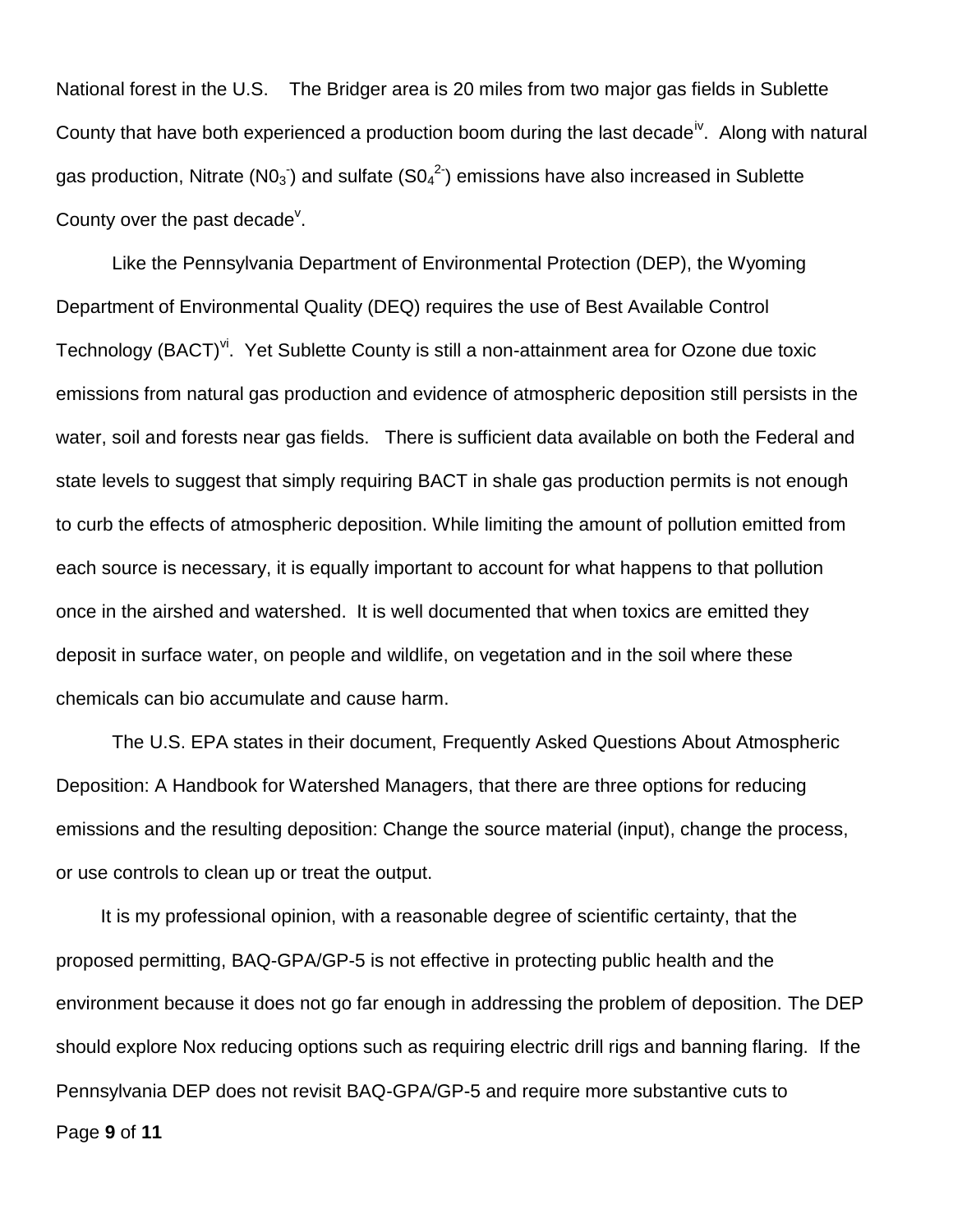emissions, the resulting atmospheric deposition of pollutants can adversely impact water quality and surrounding ecosystems.

**Based on a literature review:** Grenon, J. (2011). Can the lichens *Letharia vulpina* and *Usnea lapponica* be used as reliable and cost-effective bioindicators for nitrogen and sulfur deposition in the Northern Rocky Mountains? (Unpublished dissertation) Montana State University; *Atmospheric Deposition Handbook* (2012). United States Environmental Protection Agency <http://www.epa.gov/oar/oaqps/gr8water/> ; *RE: Oil and Gas Production Facilities Section 21 Permitting Guidance (Revision)* (January 6, 1999). Wyoming Department of Environmental Quality<http://deq.state.wy.us/aqd/Oil%20and%20Gas/oglette.pdf> ; *Survey of New Findings in Scientific Literature Related to Atmospheric Deposition to the Great Waters* (December 2007) United States Environmental Protection Agency [http://www.epa.gov/oar/oaqps/gr8water/pdfs/fs\\_SurveyRpts.pdf](http://www.epa.gov/oar/oaqps/gr8water/pdfs/fs_SurveyRpts.pdf) ; Park, J. Atmospheric Deposition of Organic Contaminants to Galveston Bay, Texas. ; Environmental Defense Fund. (2009) *Emissions from Natural Gas Production in the Barnett Shale Area and Opportunities for Cost-*

*Effective Improvements.* Austin, Tx: Armindarez, A.